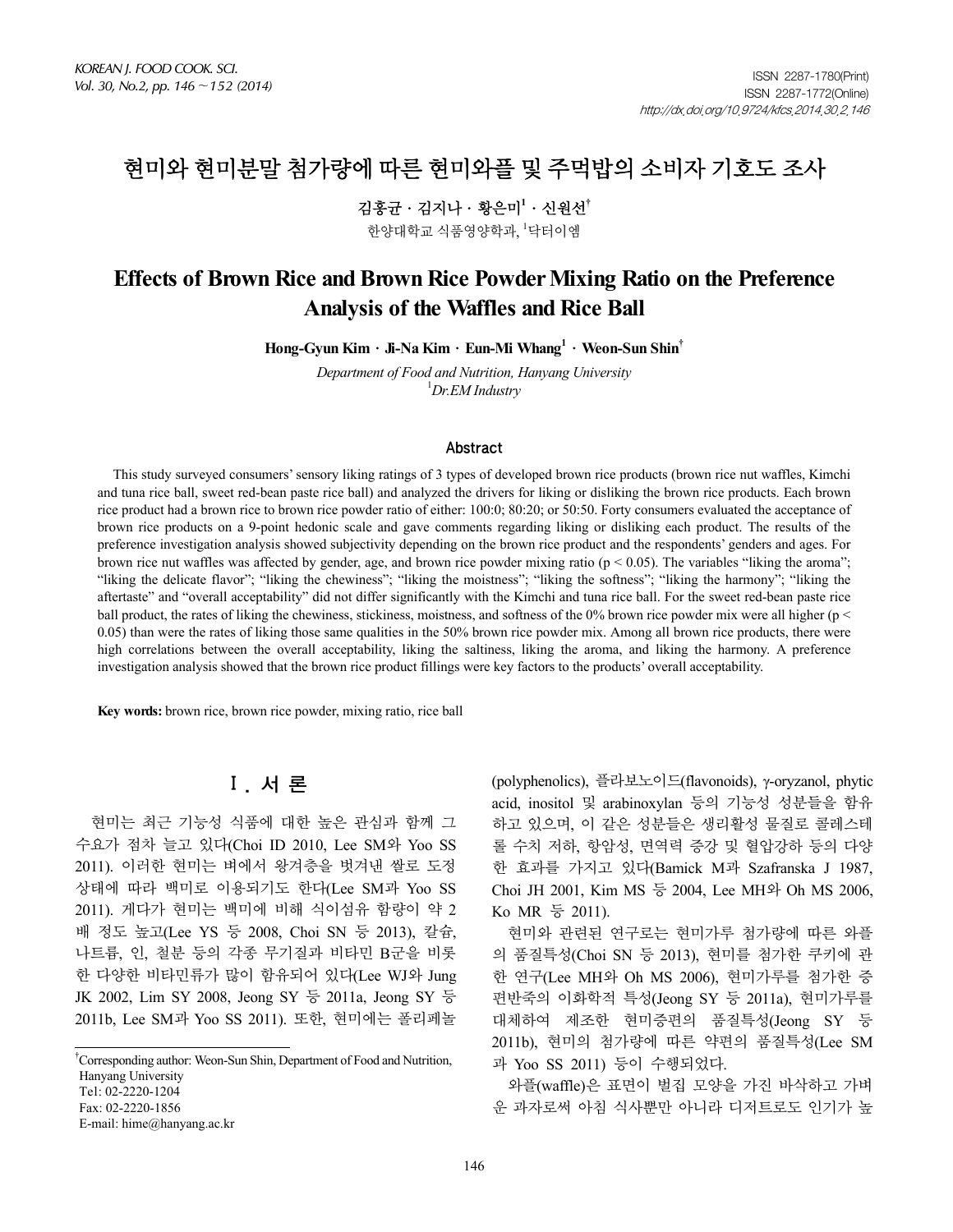다(Doopedia 2013). 와플과 관련된 연구로는 현미가루 첨 가량에 따른 와플의 품질특성(Choi SN 등 2013)외에는 전 무한 실정이며, 외국의 경우 쌀과 관련된 연구는 없었으며, 단맛과 짠맛 와플에 대한 청년층과 장년층이 느끼는 정도 를 분석한 연구(Steganie K 등 2007)가 수행되었다.

주먹밥은 밥을 적당한 크기로 뭉쳐서 만든 음식으로 최근에는 다양한 재료를 넣어서 만드는 간편식으로 각광 을 받고 있다. 주먹밥과 관련된 국내연구로는 상온 보관 주먹밥의 유통연장을 위한 마이크로파 살균기술 및 포장 기술에 관한 연구(Bae YM과 Lee SY 2010)와 소자본 창 업을 위한 Take-out 밥 메뉴 선호도(Lee NY 2010)에 대한 연구가 수행된 것으로 나타났다. 선행연구들을 살펴본 결 과 아직까지 주먹밥에 관한 연구는 부족한 실정이다.

따라서 본 연구는 현미분말 첨가 비율에 달리하여 개 발된 현미와플 및 주먹밥의 소비자 기호도 분석에 따라 제품의 개선 방향을 도출하였다.

## Ⅱ. 재료 및 방법

## 1. 실험재료

본 실험에 사용된 시료는 숙련된 전문 패널의 관능평가 및 제품 개발에 참여한 관계자와의 회의를 통해 현미견과 와플(B), 김치참치주먹밥(K), 앙금 주먹밥(P) 3종류의 현미 제품이 선정되었다. 속재료 선정 이유는 다양한 속재료의 응용이 가능하지만, 견과류는 밥 또는 간식 대용 가능성을 평가목적으로 선정 하였다. 김치참치는 쉽게 제조할 수 있 고, 반찬류를 속재료로 이용한다는 개념 및 제품성형을 위 한 속재료 성상을 검토하기 위한 목적으로 선정 하였으며, 앙금은 단맛의 현미간식류 만들기에 대한 적합성 검토목 적으로 선정하였다. 시료로 사용한 3종류의 현미 제품(현 미견과와플, 김치참치주먹밥, 앙금 주먹밥)에 대한 정보는 Table 1과 같으며, 현미분말의 함량차이는 예비실험에서 현미통곡으로만 만든 제품의 경우 경도가 많이 증가하여 선호도에 부정적 영향을 주는 것으로 나타났고, 경도 개선

Table 1. The information regarding products used in this study

을 위하여 예비 실험에서 식감의 차이를 보인 20%, 50%의 현미분말 함량을 추가로 선정하였다. 현미 제품을 만들기 위하여, 현미찹쌀(2012년, Seoul sanghoe, Seoul, Korea)과 현미멥쌀(2012년, Seoul sanghoe, Seoul, Korea)을 5 : 5의 비율로 혼합하고, 혼합쌀을 8시간 이상 물에 침지 후, 취반 시 물은 불린 쌀의 무게 대비 1.3배의 물을 가수하고 가스 압력솥에서 압력을 올리고 2분후에 불을 끄고 뜸을 드려 취반하였다. 이후 현미분말(구입한 현미 멥쌀을 12시간 침 지시킨 후 방아간에서 3회에 걸쳐 분쇄하여 가루로 사용) 을 취반된 밥과 중량기준으로 0%, 20%, 50% 혼합하여 스 팀 기(40호 사각시루, Daechang Stainless, Seoul, Korea)에 서 20분간 쪄낸 후, 현미와플은 준비된 외피와 견과류를 첨가 후 약 100 g 씩 와플기에서 5분간 구워낸 후 상온에 서 5분간 냉각 후 급속 냉동(-18℃)시켰다. 김치참치주먹 밥은 속재료로 사용된 김치(5 kg)와 캔참치(1.8 kg 포장단 위)의 수분을 적당히 제거 하고 마요네즈 600mL와 혼합하 여 준비하여 식품성형기 KC2000(KC2000, Kyun Chang Precision CO, Seoul, Korea)에 외피와 속재료를 각 주입구 에 넣어 70±1 g의 제품으로 성형하고, 가스불에 팬을 올리 고 약 8분간 구워 낸 후 상온에서 5분간 냉각 후 급속 냉동 (-18℃) 시켰다. 앙금 주먹밥은 속재료로 사용된 통팥앙금 (2013년, Daeddo foods Co., Seoul, Korea)을 별도의 추가 가공 없이 사용하였고, 식품성형기 KC2000(KC2000, Kyun Chang Precision CO, Seoul, Korea)에 외피와 속재료를 각 주입구에 넣어 70±1 g 제품으로 성형하고, 가스불에 팬을 올리고 약 8분간 구워 낸 후 김을 빼어 냉동 시켰다.

## 2. 실험방법

## 1) 소비자 패널

현미개발품의 청년층과 중년층의 관능적 특성 및 기호 도를 확인하고자 패널모집은 한양대학교 학생을 대상으 로 20대 남학생(M) 10명, 20대 여학생(F20)을 17명 모집 하였으며, 40대 이상 기혼 여성(F40) 13명 등 총 40명으 로 구성하였고, 40대 이상 남성의 경우 관능의 소극적 참

| Products                                            | Brown rice powder content of Product | Sample code     | Fillings or mixture for one portion |
|-----------------------------------------------------|--------------------------------------|-----------------|-------------------------------------|
|                                                     | $0\%$                                | B <sub>0</sub>  |                                     |
| Brown rice nut waffles                              | 20%                                  | <b>B20</b>      | Walnut 10 g<br>Almond 10 g          |
|                                                     | 50%                                  | <b>B50</b>      |                                     |
|                                                     | $0\%$                                | K0              | Kimchi 22 g                         |
| Brown rice ball filled with<br>Kimchi and tuna      | 20%                                  | K20             | Tuna $6 \text{ g}$                  |
|                                                     | 50%                                  | K50             | Mayonnaise 2 mL                     |
|                                                     | $0\%$                                | P <sub>0</sub>  |                                     |
| Brown rice ball filled with sweet<br>red-bean paste | 20%                                  | P <sub>20</sub> | Sweet red-bean paste 30 g           |
|                                                     | 50%                                  | <b>P50</b>      |                                     |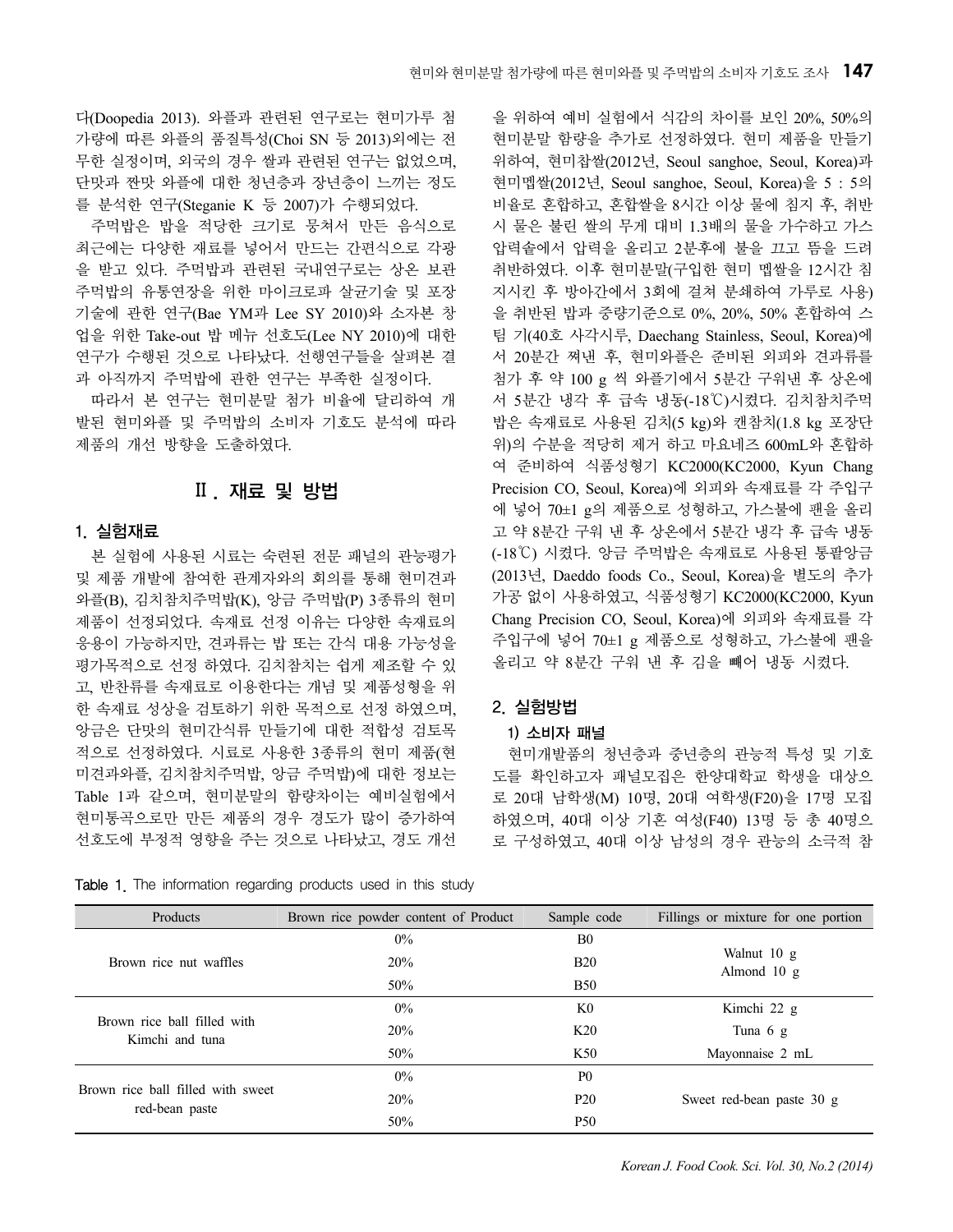여로 인해 본 연구에서 제외 하였다.

#### 2) 시료제시 및 방법

현미 가루분이 다르게 첨가된 9종류의 현미제품에 대한 관능평가는 일반 소비자 분석방법을 사용하여 실시하였다. 관능 평가 시 샘플을 제시한 순서는 현미견과와플, 김치참 치주먹밥, 앙금 주먹밥 순으로 하였다. 각 제품의 현미분 말 함량별 비교를 위해 0%, 20%, 50%의 시료를 동시에 제 공하였으며, 3자리 난수를 지정하여 시료의 배열을 임의로 정하여 실시하였다. 감각 둔화 현상을 회복하기 위해서 시 료 평가 후 10분간 물로 입을 헹구면서 휴식시간을 가지게 하였다. 한 시료의 제공 분량은 현미견과와플은 25 g, 김치 참치주먹밥과 앙금 주먹밥은 35 g씩 제공하였다.

#### 3) 기호도 조사 및 장단점 문항

소비자 조사는 패널의 기본 정보, 시료의 기호척도 문 항, 주관식 장단점 문항을 조사하였다. 패널의 기본 정보 는 성별과 나이를 조사하였다. 실험에 사용된 기호척도는 Hedonic scale(9점 척도)를 사용하였으며, 시료의 겉보기 문항 (크기, 색, 향), 맛 문항 (짠맛, 단맛, 구수한맛), 입안 에서 느낌 문항 (씹힘성, 이에 붙는 정도, 촉촉함, 부드러 움), 기호 문항 (속재료와의 어울어짐, 후미)에 대한 기호 도 항목과 '전반적 기호도'가 평가항목으로 제시 되었다. 기호도 척도 항목 용어는 9점 = "매우 좋다", 5점 = "좋 지도 싫지도 않다", 1점 = "전혀 좋지 않다"로 제시하였 다. 주관식 장단점 응답설문 문항은 시료의 관능을 마친 후 장단점에 대한 응답을 소비자 패널이 자유롭게 서술 형으로 기술 하도록 진행하였다.

#### 3. 통계분석

각 시료의 현미 분말함량에 따른 소비자 기호도는 유 의적인 차이를 보기 위해 분산분석 및 Duncan's Multiple Range Test를 실시하였다. 또한 시료, 소비자 특성 및 기 호도간의 상관관계를 시각적으로 표현해 주는 주성분 분 석(Principal Component Analysis)을 실시하였다. 소비자들 이 판단하는 각 시료의 장단점을 도출하기 위해 빈도분 석(Frequency Study)과 대응분석(Correspondence analysis) 을 실시하였다. 빈도 분석은 PASW Statistics 18(PASW Statistics 18, IBM, New York, USA)을 이용하여 분석하 였으며, 주성분 분석 및 대응분석은 XLSTAT(XLSTAT, Addinsoft, Paris, France)를 이용하여 분석하였다.

## Ⅲ. 결과 및 고찰

## 1. 현미제품의 소비자 기호도

현미제품 3종의 기호도를 9점 척도로 평가한 데이터의 평균값은 Table 2에 나타나있다. 현미견과와플은 소비자 군 별로 분석한 결과, 분말함량 0%에서 남⋅녀 20대는 각각 '씹힘성' 4.20, 4.41, '이에 붙는 정도' 3.10, 5.12, '촉촉함' 3.60, 4.53, '부드러움' 2.50, 3.71, '어울어짐' 4.50, 4.29으로 낮은 값을 보였으며, 20%에서는 남⋅녀 20대는 각각 '색' 6.00, 5.59, '이에 붙는 정도' 5.00, 5.65, '촉촉함' 5.60, 5.59, '부드러움' 5.20, 5.00, '후미' 6.10, 5.46으로 높은 값을 보였다. 50%에서는 남⋅녀 20대는 각각 '향' 5.60, 5.12, '단맛' 5.00, 4.47, '속재료와 어울어 짐' 6.80, 6.18으로 높은 값을 보였다. 40대 여성의 기호 도는 다른 소비자 군에 비해 높게 나타났으며, 분말함량 50%에서는 '크기' 6.92, '색' 7.08, '향' 7.31, '짠맛' 8.38, '단맛' 7.54, '구수한맛' 7.92, '씹힘성' 7.15, '속재료와 어 울어짐' 7.23, '후미' 7.67으로 가장 높은 기호도를 나타났 다. 현미견과와플 샘플 전체에서는 측정한 모든 기호도 항목에서 유의적인 차이를 보였지만(p<0.05) 소비자 군, 현미분말 함량 별로 조사했을 때는 공통적인 특징은 보 이지 않았다. 김치참치주먹밥에서 '색'에 대해 분말함량 0%가 20대 남성 5.56, 20대 여성 5.22, 40대 여성 7.42에 서 기호도 중에서 가장 높았으며, 전반적 기호도의 경우 성별과 연령에 따라 다른 분말함량의 제품을 선호하는 것으로 나타났다. '색', '짠맛', '단맛', '이에 붙는 정도'에 대해 기호도에서 유의적인 차이를 보였다(p<0.05). 앙금 주먹밥은 20대에서 분말함량이 적게 들어갈수록 먹으면 서 '씹힘성', '이에 붙는 정도', '촉촉함', '부드러움'의 기 호도가 높게 나타나는 것으로 조사됐다. '색', '씹힘성', '이에 붙는 정도', '촉촉함', '부드러움', '후미'에 대해 기 호도에서 유의적인 차이를 보였으며(p<0.05), 다른 제품 에 비해 '전반적인 기호도' 6.10으로 높았다. Shin ES 등 (2008), Kim MJ 등(2010) 과 You BR과 Kim MR (2010) 는 쌀 입자의 크기에 따라 죽의 기호도에 차이를 보인다 고 조사 하였으며, Song JS와 Oh MS (1992)은 백설기 제 조에 쌀가루의 입자가 크기가 영향을 준다고 하여, 제품 내에 입자가 기호도에 영향을 미치는 결과가 본 실험결 과와 유사하게 나타나는 것으로 보여진다.

#### 2. 현미제품의 주성분분석

현미제품의 기호도를 시각적으로 요약하기 위해 주성 분 분석을 실시하였으며 총 분산력은 72.94%의 설명력을 갖는 것으로 나타났다(Figure 1). 58.73%의 설명력을 가 지는 제 1 주성분은 양의 방향에 위치한 항목으로 P20에 대한 20대 여성은 '속재료와 어울어짐', '향', '짠맛', '전 반적 기호도'에 대한 특성을 강하게 보였으며, P0에 대한 20대 여성이 '단맛', '크기', '씹힘성', '이에 붙는 정도', '촉촉함'의 특성을 강하게 나타났다. 음의 방향에 위치한 항목은 K0, K50, B20, P50에 대한 남성으로 분석되었다. 14.21%의 설명력을 가지는 제 2 주성분은 양의 방향으로 는 '구수한 맛', '후미' 특성이 나타났으며, B0에 대한 40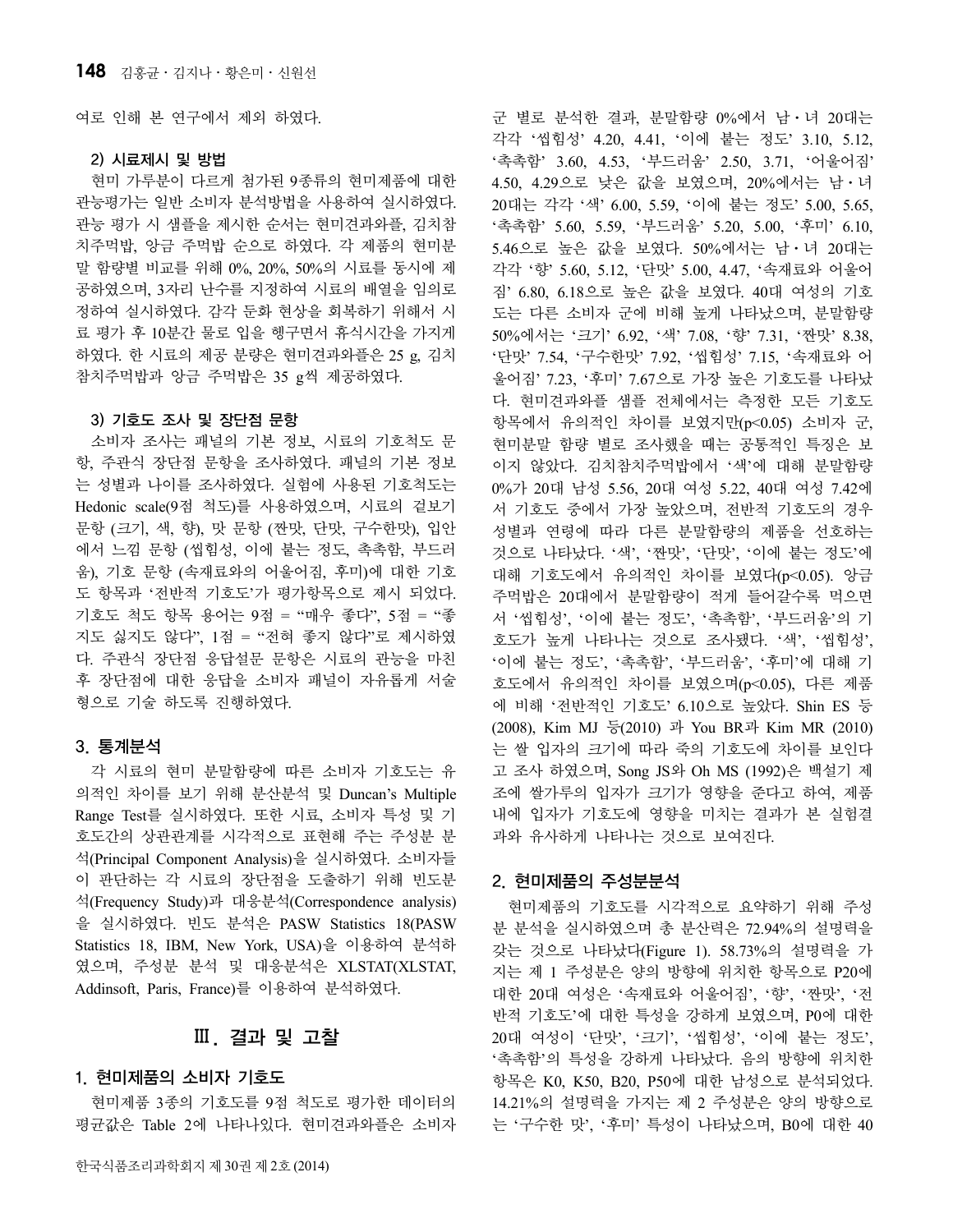| Sample code     | Group           | SL <sup>1</sup>               | <b>COL</b>                                                   | <b>ARL</b>                                      | <b>SAL</b>                                       | <b>SWL</b>                    | <b>DFL</b>                     | <b>CHL</b>                                                              | <b>STL</b>                     | <b>MOL</b>                   | <b>SOL</b>                                                | <b>HAL</b>                                                                                                                                           | AFL                                                        | <b>OVA</b>                   |
|-----------------|-----------------|-------------------------------|--------------------------------------------------------------|-------------------------------------------------|--------------------------------------------------|-------------------------------|--------------------------------|-------------------------------------------------------------------------|--------------------------------|------------------------------|-----------------------------------------------------------|------------------------------------------------------------------------------------------------------------------------------------------------------|------------------------------------------------------------|------------------------------|
| $B0^{2}$        | $M^{3)}$        | $4.50 \pm 2.37$ <sup>b</sup>  | $4.70 \pm 2.06$ <sup>cd</sup>                                | $5.20 \pm 2.10^b$                               | $4.90 \pm 1.60^b$                                | $3.90 \pm 2.33^b$             | $6.00 \pm 2.05^{bc}$           | $4.20 \pm 2.78$ <sup>c</sup>                                            | $3.10 \pm 1.79$ <sup>e</sup>   | $3.60 \pm 2.07$ <sup>d</sup> |                                                           | $2.50\pm1.35^{\circ}$ 4.50 $\pm2.12^{\circ}$ 5.60 $\pm1.90^{\circ}$                                                                                  |                                                            | $3.30 \pm 2.11$ <sup>d</sup> |
| <b>B20</b>      | M               | $5.80 \pm 1.87$ <sup>ab</sup> | $6.00 \pm 2.16$ <sup>abc</sup>                               | $4.40 \pm 1.84^b$                               | $5.20 \pm 1.87$ <sup>b</sup>                     | $4.80 \pm 2.97$ <sup>b</sup>  |                                | 5.70 $\pm$ 1.95 <sup>bc</sup> 6.11 $\pm$ 2.09 <sup>abc</sup>            | $5.00 \pm 2.62$ <sup>cd</sup>  |                              |                                                           | $5.60\pm1.90^{abc}$ $5.20\pm3.08^{ab}$ $5.70\pm2.06^{abc}$ $6.10\pm2.08^{ab}$ $6.10\pm1.60^{ab}$                                                     |                                                            |                              |
| <b>B50</b>      | M               | $6.10 \pm 2.13^{ab}$          | $5.10\pm2.38^{\text{bcd}}$ $5.60\pm1.26^{\text{ab}}$         |                                                 | $4.90 \pm 1.85^b$                                | $5.00 \pm 2.11$ <sup>b</sup>  |                                | $6.00\pm2.91^{bc}$ 5.56 $\pm2.24^{abc}$                                 | $4.50 \pm 2.01$ <sup>de</sup>  |                              |                                                           | $4.20\pm2.20^{cd}$ $3.30\pm2.54^{bc}$ $6.80\pm1.14^{a}$ $5.50\pm1.35^{b}$ $5.70\pm2.36^{abc}$                                                        |                                                            |                              |
| B <sub>0</sub>  | F <sub>20</sub> | $4.82 \pm 1.91^b$             | $4.94 \pm 2.36$ <sup>bcd</sup>                               | $4.50 \pm 2.66^{\circ}$                         | $4.41 \pm 2.15^b$                                | $4.18 \pm 2.27$ <sup>b</sup>  | $5.53 \pm 2.07$ <sup>c</sup>   | $4.41 \pm 2.98$ <sup>bc</sup>                                           | $5.12 \pm 2.18^{cd}$           |                              |                                                           | $4.53\pm2.12^{cd}$ 3.71 $\pm2.34^{abc}$ 4.29 $\pm2.17^{c}$ 5.06 $\pm2.44^{b}$ 4.06 $\pm2.41^{cd}$                                                    |                                                            |                              |
| <b>B20</b>      | F <sub>20</sub> | $5.12 \pm 1.93$ <sup>b</sup>  | $5.59 \pm 1.87$ <sup>abcd</sup> $4.71 \pm 2.54$ <sup>b</sup> |                                                 | $4.53 \pm 1.87$ <sup>b</sup>                     | $3.82 \pm 2.04^b$             |                                | $5.00 \pm 2.12$ <sup>c</sup> $5.47 \pm 2.15$ <sup>abc</sup>             | $5.65 \pm 2.09$ bcd            |                              |                                                           | $5.59\pm2.18^{abc}$ $5.00\pm2.67^{ab}$ $4.94\pm2.16^{bc}$ $5.41\pm2.45^{b}$ $4.82\pm2.24^{bcd}$                                                      |                                                            |                              |
| <b>B50</b>      | F <sub>20</sub> | $5.12 \pm 2.23^b$             | $4.18 \pm 2.46$ <sup>cd</sup>                                | $5.12 \pm 1.65^{\circ}$ $5.00 \pm 1.87^{\circ}$ |                                                  |                               |                                | $4.47\pm1.74^{\rm b}$ 6.18 $\pm2.46^{\rm abc}$ 6.00 $\pm1.87^{\rm abc}$ | $5.24 \pm 1.64^{bcd}$          |                              |                                                           | $4.82\pm2.07^{\text{bcd}}$ $4.47\pm2.03^{\text{abc}}$ 6.18 $\pm1.67^{\text{ab}}$ $4.94\pm1.92^{\text{b}}$ 5.24 $\pm1.68^{\text{bc}}$                 |                                                            |                              |
| B <sub>0</sub>  | F40             | $6.15 \pm 1.63^{ab}$          | $3.92 \pm 2.06^{\circ}$                                      | $5.77 \pm 1.96$ <sup>ab</sup>                   | $6.92 \pm 1.80^a$                                | $6.85 \pm 2.15^a$             | $6.23 \pm 1.92$ <sup>abc</sup> | $6.38 \pm 1.61^{ab}$                                                    | $6.62 \pm 2.06$ <sup>abc</sup> |                              |                                                           | $6.00\pm2.71^{\text{abc}}$ 5.46 $\pm2.67^{\text{a}}$ 5.92 $\pm2.36^{\text{abc}}$ 6.31 $\pm2.06^{\text{ab}}$ 5.69 $\pm1.75^{\text{abc}}$              |                                                            |                              |
| <b>B20</b>      | F40             | $6.85 \pm 1.46^a$             | $6.77 \pm 1.83^{ab}$                                         | $5.77 \pm 2.31^{ab}$                            | $7.42 \pm 2.02^a$                                | $7.38 \pm 2.06^a$             | $7.50 \pm 1.83^{ab}$           | $7.08 \pm 1.85$ <sup>a</sup>                                            | $7.38 \pm 1.94$ <sup>a</sup>   | $7.23 \pm 1.30^a$            | $5.83 \pm 2.29^{\circ}$                                   |                                                                                                                                                      | $6.77 \pm 2.31^{\circ}$ $7.31 \pm 1.60^{\circ}$            | $7.23 \pm 1.69^{\circ}$      |
| <b>B50</b>      | F40             | $6.92 \pm 1.66^a$             | $7.08 \pm 1.66^a$                                            | $7.31 \pm 1.65^a$                               | $8.38 \pm 0.77$ <sup>a</sup>                     | $7.54 \pm 1.98$ <sup>a</sup>  | $7.92 \pm 1.26^a$              | $7.15 \pm 1.99$ <sup>a</sup>                                            | $6.92 \pm 1.85^{ab}$           |                              |                                                           | $6.54 \pm 1.76^{ab}$ $5.31 \pm 1.80^{ab}$ $7.23 \pm 1.74^a$ $7.69 \pm 1.25^a$ $7.23 \pm 1.54^a$                                                      |                                                            |                              |
| <b>B</b> Total  | Total           | $5.66 \pm 2.03^{\rm B}$       | $5.33 \pm 2.29$ <sup>A</sup>                                 |                                                 | $5.34 \pm 2.19^{\rm A}$ $5.67 \pm 2.23^{\rm AB}$ | $5.27 \pm 2.54^{\mathrm{B}}$  | $6.18 \pm 2.22^{\text{A}}$     | $5.81 \pm 2.35$ <sup>A</sup>                                            | $5.58 \pm 2.27$ <sup>AB</sup>  |                              | $5.38 \pm 2.26^{\mathrm{B}}$ $4.57 \pm 2.48^{\mathrm{B}}$ | $5.76 \pm 2.19$ <sup>A</sup>                                                                                                                         | $5.93 \pm 2.13^{\text{A}}$                                 | $5.44 \pm 2.26^B$            |
| K0              | M               | $5.33 \pm 2.18^a$             | 5.56 $\pm$ 1.88 <sup>bc</sup>                                | $5.22 \pm 2.05^a$                               | $6.44 \pm 2.01^a$                                | $6.56 \pm 1.74$ <sup>a</sup>  | $5.00 \pm 2.18$ <sup>a</sup>   | $5.67 \pm 2.55^{\circ}$                                                 | $4.33 \pm 2.18$ <sup>ab</sup>  |                              | $6.33 \pm 1.12^a$ $5.22 \pm 1.64^a$                       | $4.89 \pm 2.42^a$                                                                                                                                    | $5.22 \pm 2.17^a$                                          | $5.00 \pm 2.06^a$            |
| K20             | M               | $4.89 \pm 1.96^a$             | $3.89 \pm 1.62$ <sup>c</sup>                                 | $5.11 \pm 1.96^a$                               | $6.56 \pm 2.07^a$                                | $6.00 \pm 1.94^{ab}$          | $5.78 \pm 2.05^{\circ}$        | $4.22 \pm 2.28$ <sup>a</sup>                                            | $3.67 \pm 2.45^b$              | $5.44 \pm 1.67$ <sup>a</sup> | $4.89 \pm 1.83$ <sup>a</sup>                              | $5.56 \pm 2.40^a$                                                                                                                                    | $5.22 \pm 2.28^a$                                          | $4.56 \pm 2.65^{\circ}$      |
| K50             | M               | $5.22 \pm 2.22^a$             | $5.22 \pm 0.97$ <sup>c</sup>                                 |                                                 | $4.78 \pm 1.79^a$ $5.89 \pm 1.83^{\text{ab}}$    | $6.11 \pm 1.83^{ab}$          | $5.67 \pm 1.22$ <sup>a</sup>   | $5.67 \pm 1.73$ <sup>a</sup>                                            | $4.44 \pm 2.70^{ab}$           | $5.78 \pm 1.48$ <sup>a</sup> | $5.56 \pm 1.67$ <sup>a</sup>                              | $5.89 \pm 2.26^a$                                                                                                                                    | $5.78 \pm 2.17^a$                                          | $5.56 \pm 2.01$ <sup>a</sup> |
| K0              | F20             | $5.72 \pm 1.67$ <sup>a</sup>  | $5.22 \pm 2.02$ <sup>c</sup>                                 |                                                 | $6.06 \pm 1.92^a$ $5.72 \pm 1.99^{ab}$           | $5.56 \pm 1.82$ <sup>ab</sup> | $5.44 \pm 1.85$ <sup>a</sup>   | $5.83 \pm 2.31$ <sup>a</sup>                                            | $5.83 \pm 2.28$ <sup>a</sup>   | $6.39 \pm 1.88$ <sup>a</sup> |                                                           | $6.39 \pm 1.61^{\circ}$ $5.83 \pm 2.68^{\circ}$                                                                                                      | $5.44 \pm 2.23$ <sup>a</sup>                               | $5.67 \pm 2.11^a$            |
| K20             | F <sub>20</sub> | $5.50 \pm 2.07$ <sup>a</sup>  | $5.11 \pm 2.19$ <sup>c</sup>                                 | $5.56 \pm 2.25^a$                               | $4.33 \pm 2.03^b$                                | $4.72 \pm 1.96$ <sup>b</sup>  | $4.89 \pm 2.08$ <sup>a</sup>   | $5.06 \pm 2.41$ <sup>a</sup>                                            | 4.39 $\pm$ 2.59 <sup>ab</sup>  | $5.89 \pm 1.91$ <sup>a</sup> | $6.06 \pm 1.98$ <sup>a</sup>                              | $6.11 \pm 2.49$ <sup>a</sup>                                                                                                                         | $5.56 \pm 2.09^a$                                          | $5.44 \pm 1.85$ <sup>a</sup> |
| K50             | F20             | $5.39 \pm 1.94$ <sup>a</sup>  | $5.17 \pm 2.04$ <sup>c</sup>                                 | $5.39 \pm 2.03$ <sup>a</sup>                    | $4.06 \pm 2.24^{\circ}$                          | $4.78 \pm 1.93$ <sup>b</sup>  | $4.72 \pm 1.90^a$              | $5.11 \pm 2.25$ <sup>a</sup>                                            | $4.61 \pm 2.15^{ab}$           | $5.11 \pm 2.00^a$            | $5.72 \pm 1.96^a$                                         | $5.67 \pm 2.17^a$                                                                                                                                    | $5.67 \pm 2.14^a$                                          | $5.17 \pm 1.72$ <sup>a</sup> |
| K0              | F40             | $6.25 \pm 2.99^a$             | $7.42 \pm 1.62^{ab}$                                         |                                                 | $5.17 \pm 2.33^a$ $5.00 \pm 2.56^{ab}$           | $6.00 \pm 2.52$ <sup>ab</sup> | $4.42 \pm 2.68$ <sup>a</sup>   | $6.33 \pm 2.15^a$                                                       | $6.33 \pm 1.87$ <sup>a</sup>   | $6.08 \pm 2.07$ <sup>a</sup> | $6.75 \pm 1.82$ <sup>a</sup>                              | $4.08 \pm 2.94$ <sup>a</sup>                                                                                                                         | $4.08 \pm 2.50^a$                                          | $4.17 \pm 2.69$ <sup>a</sup> |
| K20             | F40             | $6.33 \pm 2.87$ <sup>a</sup>  | $7.00 \pm 1.76^{ab}$                                         |                                                 | $5.42 \pm 2.54^a$ 6.00 $\pm 2.70^{ab}$           | $6.83 \pm 1.70^a$             | $5.25 \pm 2.60^{\circ}$        | $6.08 \pm 1.51$ <sup>a</sup>                                            | $5.67 \pm 2.31^{ab}$           | $6.08 \pm 2.23$ <sup>a</sup> | $6.67 \pm 2.42$ <sup>a</sup>                              | $5.67 \pm 2.99^{\mathrm{a}}$                                                                                                                         | $5.08 \pm 2.97$ <sup>a</sup>                               | $5.42 \pm 2.78$ <sup>a</sup> |
| K50             | F40             | $5.83 \pm 3.01^a$             | $7.00 \pm 1.41^{ab}$                                         |                                                 | $4.67 \pm 2.46^a$ 5.83 $\pm 2.17^{ab}$           | $6.67 \pm 1.61$ <sup>a</sup>  | $5.08 \pm 2.31$ <sup>a</sup>   | $6.58 \pm 1.51$ <sup>a</sup>                                            | $6.33 \pm 1.44$ <sup>a</sup>   |                              | $6.67 \pm 1.30^a$ $6.83 \pm 1.75^a$                       | $5.08 \pm 2.39$ <sup>a</sup>                                                                                                                         | $4.58\pm2.31^a$ $5.17\pm2.55^a$                            |                              |
| K Total         | Total           | $5.63 \pm 2.28$ <sup>B</sup>  | $5.71 \pm 2.05$ <sup>A</sup>                                 | $5.34 \pm 2.13^{\text{A}}$                      | $5.35 \pm 2.29$ <sup>B</sup>                     | $5.75 \pm 2.00^{\rm B}$       | $5.09 \pm 2.09$ <sup>B</sup>   | $5.61 \pm 2.16$ <sup>A</sup>                                            | $5.12 \pm 2.34$ <sup>B</sup>   | $5.96 \pm 1.83$ <sup>A</sup> | $6.08 \pm 1.91$ <sup>A</sup>                              | $5.49 \pm 2.52^{\text{A}}$                                                                                                                           | $5.22 \pm 2.29^{\rm B}$                                    | $5.18 \pm 2.21^{\mathrm{B}}$ |
| P <sub>0</sub>  | M               | $5.38 \pm 2.56^a$             | $4.25 \pm 1.39$ <sup>c</sup>                                 | $5.88 \pm 2.23^a$                               | $6.50 \pm 1.69^{\circ}$                          | $7.38 \pm 1.69^a$             | $6.25 \pm 1.91^{\circ}$        | $6.50 \pm 1.85$ <sup>abcd</sup>                                         | $7.13 \pm 1.64$ <sup>a</sup>   | $6.88 \pm 1.73^{ab}$         | $7.25 \pm 1.49^a$                                         | $6.88 \pm 1.96^a$                                                                                                                                    | $4.88 \pm 2.47$ <sup>cd</sup>                              | $7.13 \pm 2.17$ <sup>a</sup> |
| P <sub>20</sub> | M               | $6.50 \pm 2.33$ <sup>a</sup>  | $4.38 \pm 1.69$ <sup>c</sup>                                 | $5.88 \pm 1.96^a$                               | $6.13 \pm 2.03^a$                                | $6.38 \pm 2.39$ <sup>a</sup>  | $5.00 \pm 1.77$ <sup>a</sup>   | $6.88 \pm 1.46$ <sup>abc</sup>                                          | $6.13 \pm 1.96^{ab}$           |                              |                                                           | $6.63 \pm 1.41^{ab}$ $6.88 \pm 1.13^{ab}$ $5.75 \pm 2.19^{a}$ $4.63 \pm 2.62^{d}$                                                                    |                                                            | $5.88 \pm 1.89$ <sup>a</sup> |
| P50             | M               | $6.00 \pm 2.27$ <sup>a</sup>  | $7.00 \pm 1.31$ <sup>a</sup>                                 | $6.00 \pm 1.60^a$                               | $5.13 \pm 2.30^a$                                | $6.50 \pm 1.77$ <sup>a</sup>  |                                | $5.38 \pm 1.30^a$ $5.75 \pm 2.43^{\text{bcd}}$                          | $6.63 \pm 2.07^{ab}$           |                              |                                                           | $4.38\pm2.50^{\circ}$ 5.13 $\pm2.47^{\circ}$ 5.38 $\pm2.45^{\circ}$ 5.13 $\pm1.81^{\circ}$                                                           |                                                            | $4.88 \pm 3.23$ <sup>a</sup> |
| P <sub>0</sub>  | F <sub>20</sub> | $6.26 \pm 2.21$ <sup>a</sup>  | $4.68 \pm 1.60$ <sup>bc</sup>                                | $5.79 \pm 2.02^a$                               | $6.00 \pm 1.91$ <sup>a</sup>                     | $7.32 \pm 1.60^a$             | $5.42 \pm 1.54$ <sup>a</sup>   | $5.63 \pm 2.48$ <sup>bcd</sup>                                          | $5.37 \pm 2.19^{ab}$           |                              |                                                           | $5.79 \pm 1.96^{\text{bc}}$ $5.74 \pm 2.38^{\text{abc}}$ $5.79 \pm 2.39^{\text{a}}$ $5.21 \pm 1.81^{\text{cd}}$                                      |                                                            | $6.00 \pm 2.26^{\circ}$      |
| P <sub>20</sub> | F20             | $6.68 \pm 2.06^a$             | $6.11 \pm 2.05^{ab}$                                         | $5.42 \pm 2.06^a$                               | $5.84 \pm 1.64$ <sup>a</sup>                     | $7.21 \pm 1.99^a$             | $5.79 \pm 1.65^a$              | $5.42 \pm 2.19$ <sup>cd</sup>                                           | $5.37 \pm 1.95^{ab}$           |                              |                                                           | $5.47\pm2.32$ <sup>bc</sup> $4.74\pm2.31$ <sup>c</sup> $5.63\pm2.91$ <sup>a</sup> $5.53\pm1.84$ <sup>bcd</sup>                                       |                                                            | $6.11 \pm 2.51$ <sup>a</sup> |
| P50             | F <sub>20</sub> | $6.89 \pm 1.66^a$             | $5.74 \pm 2.10^{abc}$                                        | $5.37 \pm 1.89$ <sup>a</sup>                    | $5.37 \pm 2.03^{\circ}$                          | $6.37 \pm 2.50^a$             | $5.63 \pm 1.67$ <sup>a</sup>   | $4.79 \pm 2.27$ <sup>d</sup>                                            | $5.16 \pm 2.34$ <sup>b</sup>   |                              | $4.63 \pm 2.52$ <sup>c</sup> $3.95 \pm 2.46$ <sup>c</sup> | $4.95 \pm 2.78^a$ $4.89 \pm 2.13^{\text{cd}}$                                                                                                        |                                                            | $5.05 \pm 2.39$ <sup>a</sup> |
| P <sub>0</sub>  | F40             | $6.75 \pm 2.09^a$             | $6.42 \pm 1.24$ <sup>a</sup>                                 | $6.42 \pm 1.68$ <sup>a</sup>                    | $7.08 \pm 2.43$ <sup>a</sup>                     | $6.75 \pm 2.34^a$             | $6.00 \pm 1.21$ <sup>a</sup>   | $7.50 \pm 1.31^{ab}$                                                    | $6.92 \pm 1.78$ <sup>ab</sup>  | $7.67 \pm 1.07$ <sup>a</sup> | $7.17 \pm 1.64$ <sup>a</sup>                              |                                                                                                                                                      | $7.00 \pm 1.48^{\text{a}}$ $7.00 \pm 1.48^{\text{ab}}$     | $6.67 \pm 1.30$ <sup>a</sup> |
| P <sub>20</sub> | F40             | $6.83 \pm 2.21$ <sup>a</sup>  | $6.92 \pm 1.73$ <sup>a</sup>                                 | $6.33 \pm 2.02^a$                               | $7.42 \pm 2.43$ <sup>a</sup>                     | $7.33 \pm 2.39$ <sup>a</sup>  | $7.17 \pm 1.34$ <sup>a</sup>   | $7.83 \pm 1.47$ <sup>a</sup>                                            | $6.67 \pm 1.87$ <sup>ab</sup>  | $7.83 \pm 1.90^a$            | $7.17 \pm 1.90^a$                                         | $7.75 \pm 1.54$ <sup>a</sup>                                                                                                                         | $7.42 \pm 1.24$ <sup>a</sup>                               | $7.33 \pm 1.83$ <sup>a</sup> |
| P50             | F40             | $7.17 \pm 2.08^a$             | $6.33 \pm 1.23$ <sup>a</sup>                                 |                                                 | $5.83 \pm 1.99^a$ 7.00 $\pm 2.41^a$              | $6.25 \pm 2.01^a$             | $6.50 \pm 1.68$ <sup>a</sup>   | $7.25 \pm 1.29$ <sup>abc</sup>                                          | $7.08 \pm 1.62$ <sup>a</sup>   |                              |                                                           | 7.25 $\pm$ 1.22 <sup>ab</sup> 6.83 $\pm$ 1.70 <sup>ab</sup> 6.33 $\pm$ 1.56 <sup>a</sup> 6.50 $\pm$ 1.83 <sup>abc</sup> 6.42 $\pm$ 1.24 <sup>a</sup> |                                                            |                              |
| P Total         | Total           | $6.57 \pm 2.09$ <sup>A</sup>  | $5.77 \pm 1.88$ <sup>A</sup>                                 | $5.81 \pm 1.92$ <sup>A</sup>                    | $6.21 \pm 2.14^{\text{A}}$                       | $6.86 \pm 2.08$ <sup>A</sup>  | $5.89 \pm 1.63$ <sup>A</sup>   | $6.20 \pm 2.19$ <sup>A</sup>                                            | $6.06 \pm 2.08$ <sup>A</sup>   | $6.14 \pm 2.25$ <sup>A</sup> | $5.83 \pm 2.36$ <sup>A</sup>                              |                                                                                                                                                      | $6.05 \pm 2.38$ <sup>A</sup> $5.68 \pm 2.06$ <sup>AB</sup> | $6.10 \pm 2.23$ <sup>A</sup> |

Table 2. The mean sensory preference and liking ratings of samples

<sup>1)</sup> Abbreviation denotes SIL-Size Liking, COL-Color Liking, ARL-Aroma Liking, SAL-Saltiness Liking, SWL-Sweetness Liking, DFL-Delicate Flavor Liking, CHL-Chewiness Liking, STL-Stickiness Liking, MOL-Moistness Liking, SOL-Softness Liking, HAL-Harmony Liking, AFL-Aftertaste Liking, OVA-Overall Acceptability

<sup>2)</sup> Abbreviation denotes B-Brown rice nut waffles K-Brown rice ball filled with Kimchi and tuna P-Brown rice ball filled with sweet red-bean paste, 0- Brown rice powder mix 0%, 20-Brown rice powder mix 20%, 50-Brown rice powder mix 50%

3) Abbreviation denotes M-Male, F20-Female in their 20's, F40-Female in their 40's

a-d The mean value with different superscripts within a row indicates significantly different at p<0.05 by Duncan's multiple range test

A-B The product's mean value with different superscripts within a row indicates significantly different at p<0.05 by Duncan's multiple range test

대 여성이 위의 특성을 강하게 나타내는 것으로 분석 되 었다. 음의 방향으로는 K0를 접한 20대 여성이 색, 부드 러움에 대한 특성이 강하게 나타났다. 소비자의 전반적인 기호도에 관련된 특성은 '짠맛', '향', '속재료와 어울어 짐'이 양의 상관관계를 보였다.

### 3. 제품의 장단점 비교

다양한 현미제품의 장단점을 주관식 문항으로 받아 조 사한 결과를 Table 3에 나타내었고, 나온 결과를 시각화 하 여 요약하기 위한 대응분석(CA: Correspondence Analysis) 을 실시하여 Figure 2와 Figure 3에 나타냈다. 주관식 문항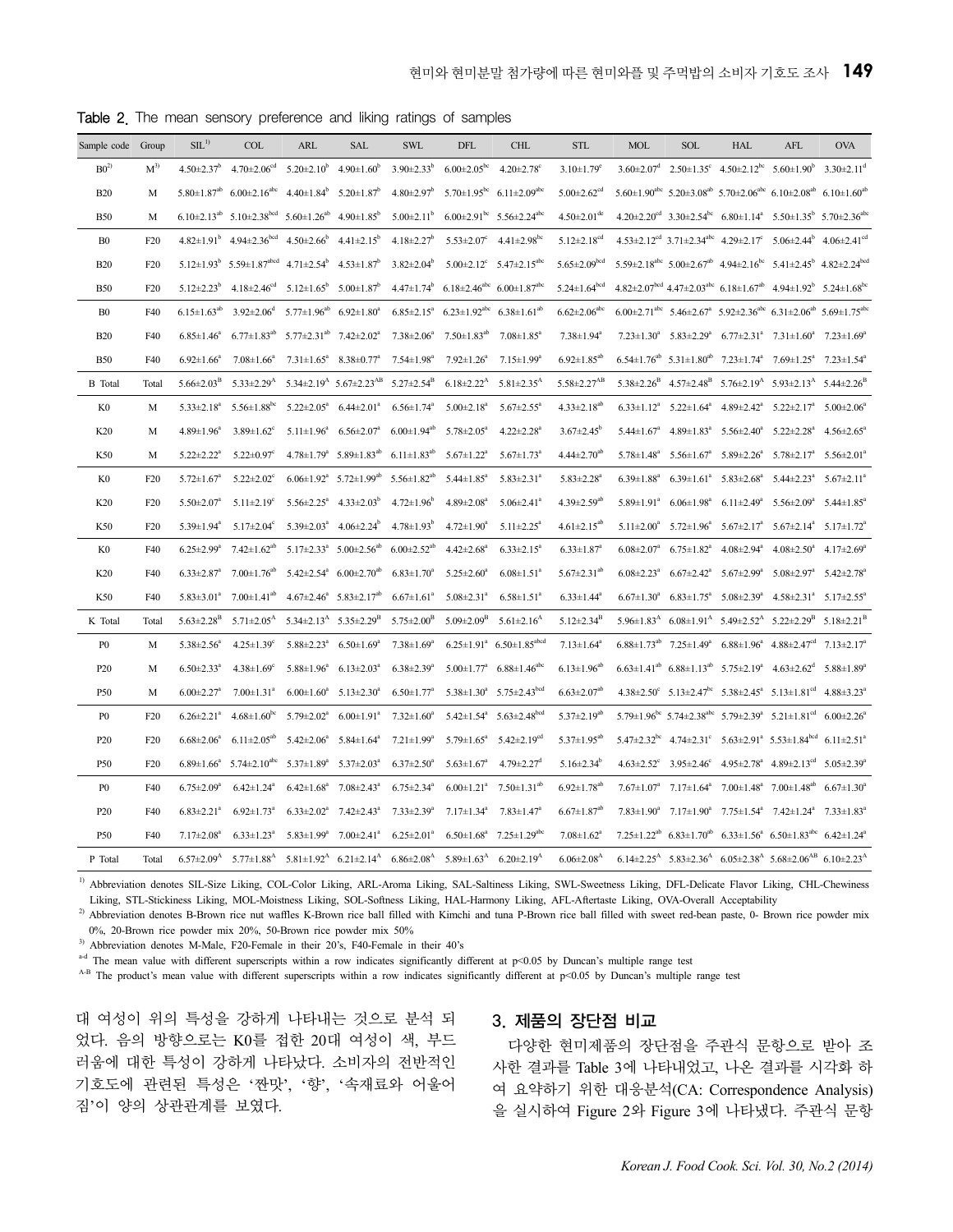



Fig. 1. PC loadings of 3 products evaluated by different consumer groups (a), and the sensory preference and liking ratings (b)

- <sup>1)</sup> Abbreviation denotes SIL-Size Liking, COL-Color Liking, ARL-Aroma Liking, SAL-Saltiness Liking, SWL-Sweetness Liking, DFL-Delicate Flavor Liking, CHL-Chewiness Liking, STL-Stickiness Liking, MOL-Moistness Liking, SOL-Softness Liking, HAL-Harmony Liking, AFL-Aftertaste Liking, OVA-Overall Acceptability
- <sup>2)</sup> Abbreviation denotes B-Brown rice nut waffles K-Brown rice ball filled with Kimchi and tuna P-Brown rice ball filled with sweet red-bean paste, 0- Brown rice powder mix 0%, 20-Brown rice powder mix 20%, 50-Brown rice powder mix 50%
- Abbreviation denotes M-Male, F20-Female in their 20's, F40-Female in their 40's

에 답하지 않은 샘플은 조사에서 제외했다. 장점을 가지는 항목으로 '풍미', '맛이 좋음', '씹힘성'의 장점을 가지는 항목으로 B0와 B20에 대한 남성과, B0에 대한 20대 여성 으로 나타났다. '속재료와 어울어짐'의 장점을 가지는 항 목으로 B50와 K0에 대한 남성과 K0, P20에 대한 20대 여 성이었다. '색', '부드러움'을 장점으로 가지는 항목으로 P0, P50에 대한 20대 여성과 P50에 대한 남성으로, '쫄깃 함'을 장점으로 가지는 항목으로 B20, B50, K20, K50에 대한 20대 여성과 P0, P20에 대한 남성으로 분석되었다. 기호도 조사 문항에도 있는 '씹힘성' '속재료와 어울어짐', '색', '부드러움'의 경우 PCA 분석과 부분적으로 일치하였 으며 음의 특성을 가지는 것도 나타나 추가 적인 연구가 필요할 것으로 사료 된다. 단점을 가지는 항목으로는, '이 에 달라 붙는 것'과 '수분이 많음'을 단점을 가지는 항목으 로 K0, P20에 대한 남성과 K50에 대한 20대 여성으로 나 타났으며, '텁텁함', '건조함'을 단점으로 가지는 항목은 B0, P50에 대한 남성과 B0, P0, P20에 대한 20대 여성으로 조사 되었다. '속재료와 어울리지 않음', '부드럽지 않음' 을 단점으로 가지는 항목은 B50, P50에 대한 20대 여성 이 였으며, '맛이 좋지 않음'을 단점으로 가지는 항목은 B20, B50, K20에 대한 남성과, B20, K0, K20에 대한 20대 여성 으로 조사 되었다.

**Table 3.** The list of attributes that the consumers liked and disliked about the 3 products

|         |                           | Products $(\% )$ |    |                |  |
|---------|---------------------------|------------------|----|----------------|--|
|         |                           | B <sup>1</sup>   | K  | P              |  |
|         | Flavor                    | 31               | 7  | 3              |  |
| Like    | Soft                      | 15               | 21 | 42             |  |
|         | Chewing                   | 31               | 7  | 16             |  |
|         | Harmony of fillings       | $\overline{4}$   | 43 | 19             |  |
|         | Glutinous                 | 12               | 14 | 10             |  |
|         | Good taste                | 8                | 7  | 3              |  |
|         | Color                     |                  |    | 6              |  |
|         |                           |                  |    |                |  |
| Dislike | Don't like taste          | 15               | 5  | $\overline{2}$ |  |
|         | Dry                       | 44               |    | 46             |  |
|         | Not soft                  | 15               | 5  | 8              |  |
|         | Damp                      | 7                | 58 | 8              |  |
|         | Mouth does not feel fresh |                  |    | 6              |  |
|         | Chewing                   | 11               | 11 | 10             |  |
|         | Harmony of fillings       | 7                | 21 | 19             |  |

<sup>1)</sup> Abbreviation denotes B-Brown rice nut waffles K-Brown rice ball filled with Kimchi and tuna, P-Brown rice ball filled with sweet red-bean paste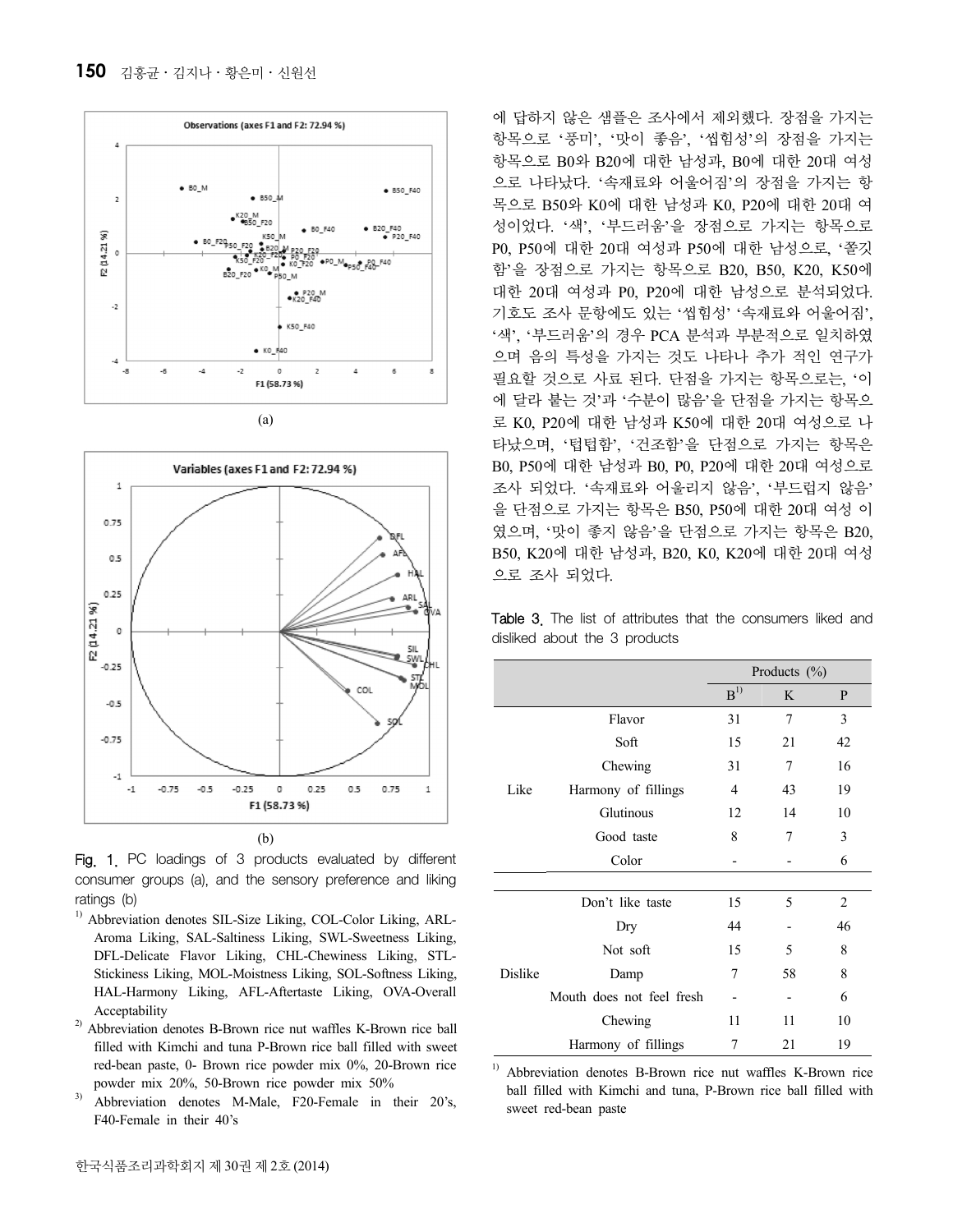

Fig. 2. CA loadings illustrating the relationship between the drivers of liking attributes (■) and the corresponding brown rice products (▲)



Fig. 3. CA loadings illustrating the relationship between the drivers of disliking attributes (■) and the corresponding brown rice products (▲)